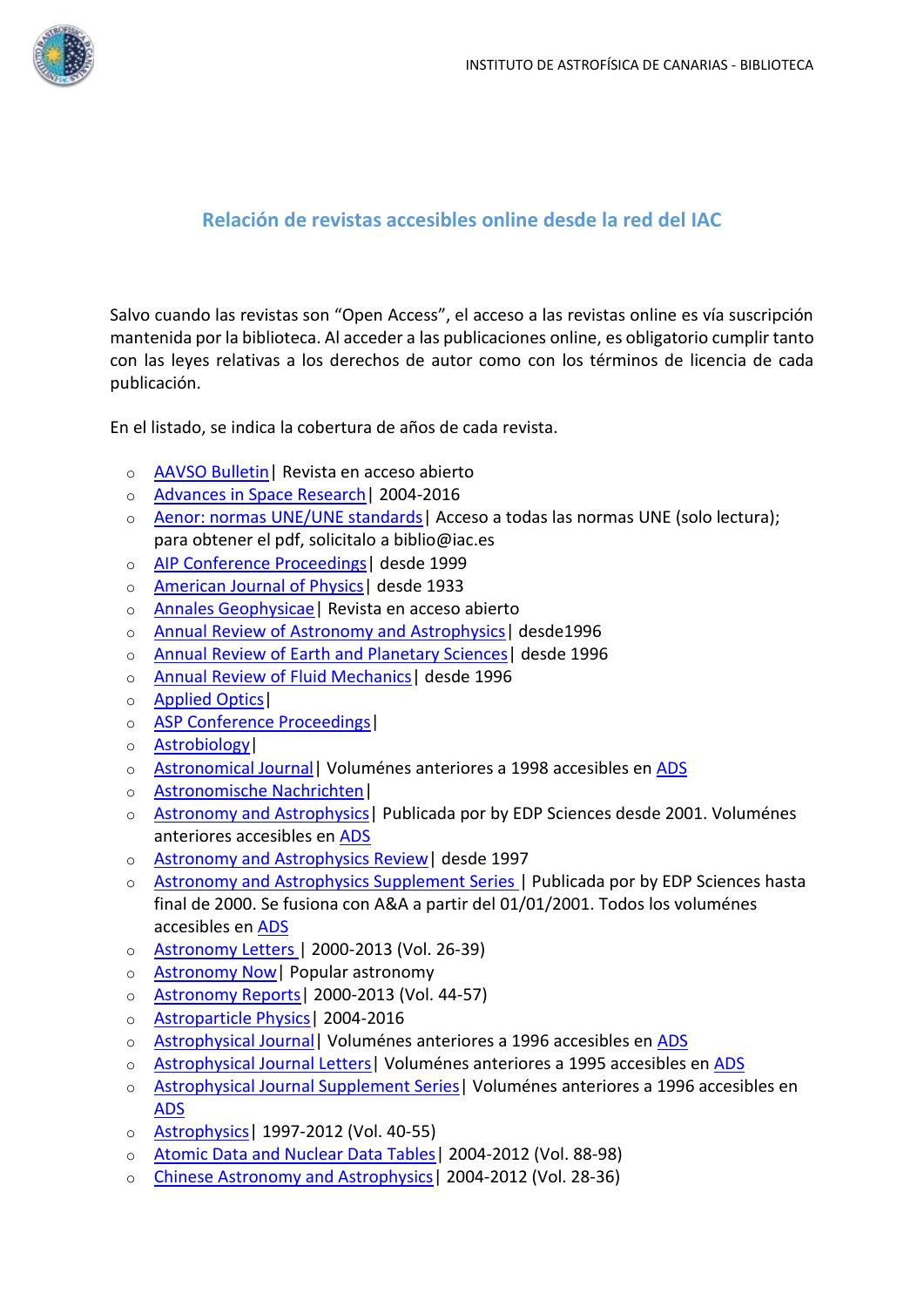

- o [Computer Vision and Image Understanding|](http://www.sciencedirect.com/science/journal/10773142) 2004-2012 (Vol. 93-116)
- o [Computing in Science and Engineering|](https://www.computer.org/csdl/magazines/cs) desde 1999. Fusión de:"Computers in Physics" and "IEEE Computational Science and Engineering")
- o [Cryogenics|](http://www.sciencedirect.com/science/journal/00112275) 2004-2012 (Vol. 44-52)
- o [Digital Signal Processing|](http://www.sciencedirect.com/science/journal/10512004) 2004-2012 (Vol. 14-22)
- o [Earth, Moon and Planets|](http://www.springerlink.com/content/1573-0794/) desde 1997
- o [EAS Publication Series|](http://www.eas-journal.org/)
- o [European Journal of Physics|](http://iopscience.iop.org/journal/0143-0807) 2000-2012 (vol. 21-33)
- o [Europhysics Letters|](http://iopscience.iop.org/journal/0295-5075) 2000-2012 (vol. 49-99)
- o [Experimental Astronomy|](http://link.springer.com/journal/10686) desde 1997
- o [Geophysical Research Letters|](http://agupubs.onlinelibrary.wiley.com/agu/journal/10.1002/(ISSN)1944-8007/) desde 1996
- o [Graphical Models|](http://www.sciencedirect.com/science/journal/15240703) 2004-2012 (Vol. 66-74)
- o [ICARUS](http://www.sciencedirect.com/science/journal/00191035) 2004-2016
- o [Image and Vision Computing|](http://www.sciencedirect.com/science/journal/02628856) 2004-2012 (Vol. 22-30)
- o Infrared Physics and Technology | 2004-2012 (Vol. 45-55)
- o [International Journal of Modern Physics D|](http://www.worldscinet.com/ijmpd/ijmpd.shtml) desde 2001
- o [Inverse Problems|](http://iopscience.iop.org/journal/0266-5611) 2010-2012 (vol. 26-28)
- o [ISPRS Journal of Photogrammetry and Remote Sensing|](http://www.sciencedirect.com/science/journal/09242716) 2004-2012 (Vol. 58-74)
- o [Journal for the History of Astronomy|](https://journals.sagepub.com/home/jha) desde 1999
- o [Journal of Applied Remote Sensing|](https://www.spiedigitallibrary.org/journals/journal-of-applied-remote-sensing)
- o [Journal of Astronomical Telescopes, Instruments, and Systems|](https://www.spiedigitallibrary.org/journals/journal-of-astronomical-telescopes-instruments-and-systems)
- o [Journal of Astrophysics and Astronomy|](http://link.springer.com/journal/12036) desde 1997
- o [Journal of Electronic Imaging|](https://www.spiedigitallibrary.org/journals/journal-of-electronic-imaging)
- o [Journal of Fluid Mechanics|](https://www.cambridge.org/core/journals/journal-of-fluid-mechanics) 1997-2012
- o [Journal of Geophysical Research -](http://agupubs.onlinelibrary.wiley.com/agu/jgr/journal/10.1002/(ISSN)2156-2202/) All sections| desde 1996
- o [Journal of High Energy Physics](http://link.springer.com/journal/13130) (JHEP)| Revista en acceso abierto
- o [Journal of Medical Imaging|](https://www.spiedigitallibrary.org/journals/journal-of-medical-imaging)
- o [Journal of Micro/Nanolithography, MEMS, and MOEMS|](https://www.spiedigitallibrary.org/journals/journal-of-micro-nanolithography-mems-and-moems)
- o [Journal of Modern Optics|](https://www.tandfonline.com/tmop20) 2005-2012
- o [Journal of Nanophotonics|](https://www.spiedigitallibrary.org/journals/journal-of-nanophotonics)
- o [Journal of Optics|](http://www.iop.org/EJ/S/3/412/IERyKnjlIbt3zbaKwf5qbw/journal/0150-536X) (1980-1998: Texto completo desde 1991 vol. 22)
- o [Journal of Optics A: Pure and Applied Optics|](http://www.iop.org/EJ/S/3/412/zdUwoG8NzNihhkiK.Z0mfA/journal/1464-4258) (a partir de 1999, fusión de "Journal of Optics" and "Pure and Applied Optics Part A")
- o [Journal of Photonics for Energy|](https://www.spiedigitallibrary.org/journals/journal-of-photonics-for-energy)
- o [Journal of the Acoustical Society of America \(JASA\)|](http://scitation.aip.org/content/asa/journal/jasa) desde 1929
- o [Journal of the Optical Society of America](https://www.osapublishing.org/josa) 1917-1983
- o [Journal of the Optical Society of America A|](https://www.osapublishing.org/josaa) desde 1984
- o [Living Reviews in Solar Physics|](http://link.springer.com/journal/41116) Revista en acceso abierto
- o [Mathematica Journal|](http://www.mathematica-journal.com/) Revista en acceso abierto
- o [Mechanical Systems and Signal Processing|](http://www.sciencedirect.com/science/journal/08883270) 2004-2012 (Vol. 18-33)
- o [Microprocessors and Microsystems|](http://www.sciencedirect.com/science/journal/01419331) 2004-2012 (Vol. 28-36)
- o [Monthly Notices of the Royal Astronomical Society|](http://mnras.oxfordjournals.org/)
- o [Nature|](http://www.nature.com/) desde 1997
- o [Nature Astonomy|](https://www.nature.com/natastron/)
- o [Neurophotonics|](https://www.spiedigitallibrary.org/journals/neurophotonics)
- o [New Astronomy|](http://www.sciencedirect.com/science/journal/13841076) 2004-2016
- o [New Astronomy Reviews|](http://www.sciencedirect.com/science/journal/13876473) 2004-2016